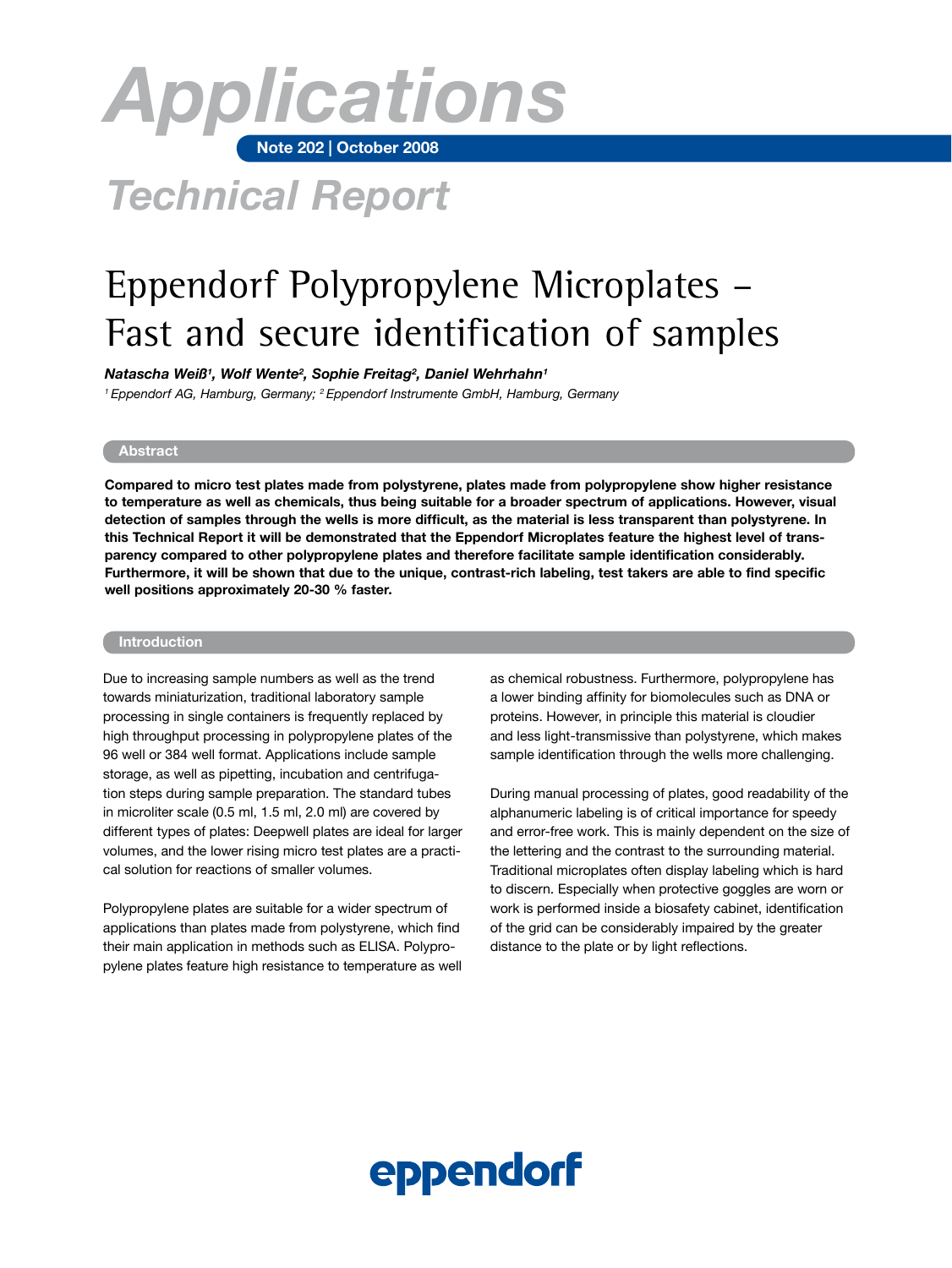## **Introduction**

For the Eppendorf Microplates, the reliable OptiTrack<sup>®</sup> matrix of the Eppendorf Deepwell plates was adopted (Fig. 1), which features a contrast-rich, well readable grid, especially designed for fast and error-free well identification. Furthermore, emphasis during material selection and manufacturing was placed on maximum transparency in order to facilitate sample identification through the wells.

Within this Technical Note material transparency and readability of the grid of the Eppendorf Microplates were compared to plates made by other manufacturers. To this end, identification of pellets of different sizes inside the wells, as well as transparency of the material, were compared to plates made by other manufacturers. Furthermore, the speed at which single wells could be identified in different plates was tested.



**Figure 1:** OptiTrack matrix of the Eppendorf Microplates

#### **Materials and Methods**

#### **1. Transparency**

#### a) Pellet identification

Different dilutions of a bacterial suspension were pipetted into wells of the Eppendorf Microplate 96/V and into wells of 96 well micro test plates with V-bottom made by other manufacturers in order to produce pellets of different sizes. To this end, *E. coli* bacteria (strain DH5a) were incubated over night at 37 °C. The culture was diluted to an OD of 1.0, 0.5 and 0.25 using LB medium. 100 µl were pipetted into each well; each dilution was pipetted into a new row, leaving a vacant row between each occupied row. Subsequently, the plates were centrifuged in the Eppendorf Centrifuge 5810 R (swing out rotor A-4-62, 2200 x g, 10 min). The LB medium was removed and the pellets were dried. The plates were then photographed, and the visibility of the pellets was subject to visual evaluation.

#### b) Light transparency measurements

The transparency of flat bottom micro test plates was quantified using absorbance measurements. To this end, the optical density of empty Eppendorf Microplates 96/F and 384/F, as well as two flat bottom plates of the 96 well format and one 384 well plate made by different manufacturers, were measured. The Safire<sup>2™</sup> (Tecan) was used for scans covering the range of wavelengths between 350 and 650 nm. In addition, the Eppendorf Microplate 96/V and two competitors' plates of the same format were placed at an angle on a piece of paper with printed text and then photographed from above in order to compare the clarity, i.e. the readability of the writing beneath the plates.

#### **2. Alphanumerics**

The aim of this experiment was to render the readability of the grid measurable and thus evaluable. Hence, a test was developed, which would determine the speed at which individual wells within a 96 well plate could be found. One clear Eppendorf Microplate was used, along with three comparable 96 well plates by other manufacturers. Following predetermined co-ordinates, test individuals were to place one pipette tip each into the respective wells. The time required to complete 10 wells on one plate was determined using a stop-watch. This procedure was preferred over pipetting in order to prevent the factor of pipetting experience from skewing the experiment. Each person tested each plate type (in different order). In order to avoid habituation effects, a new pattern, devised by a random generator, was outlined for each plate. 7 individuals participated in this experiment.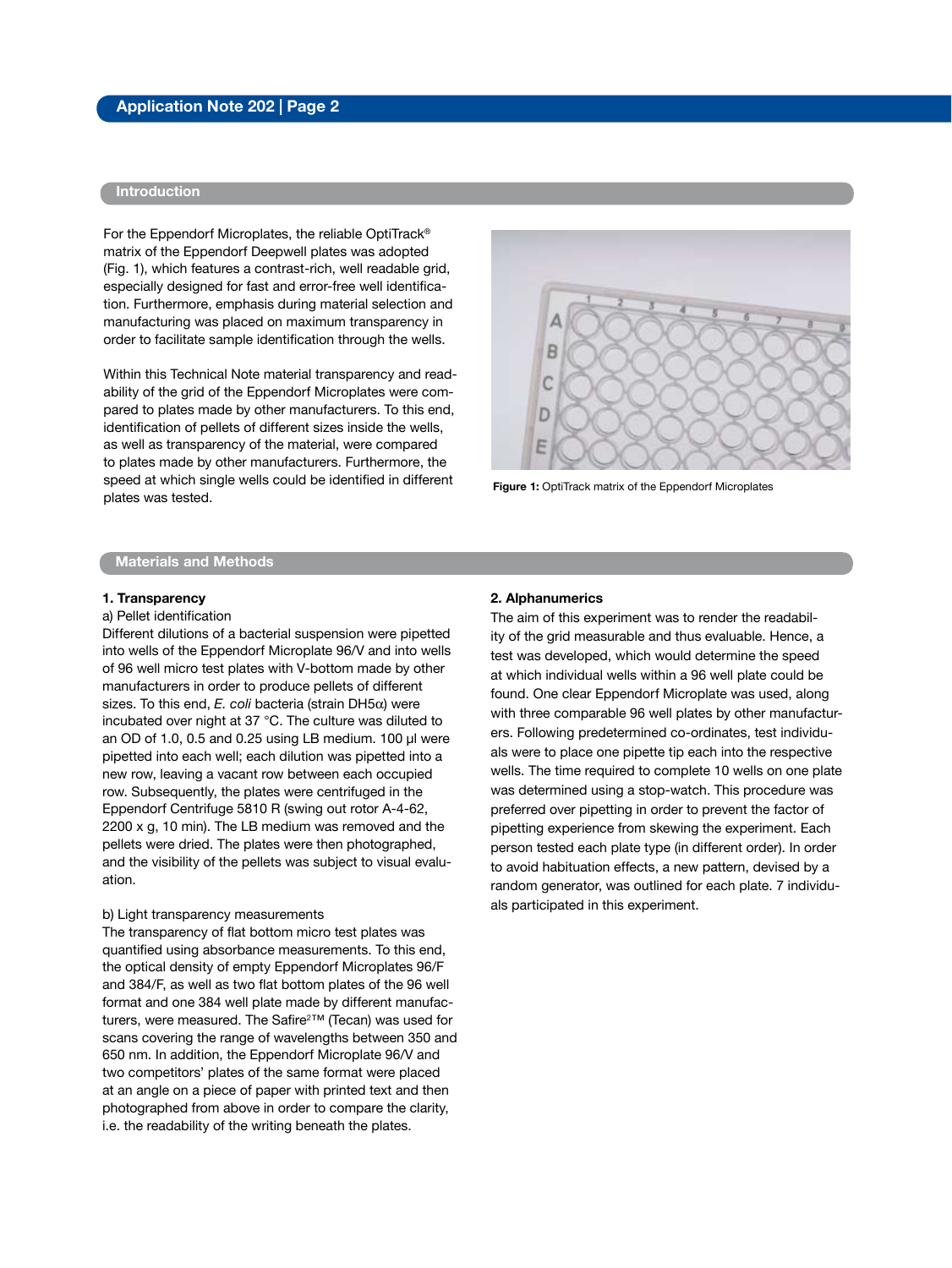## **Results and Discussion**

## **1. Transparency**

#### a) Pellet identification

As shown in figure 2, the material that the Eppendorf Microplates 96/V are made from is considerably clearer than the competitors' plates. The different pellet sizes can be distinguished effortlessly, and even the smallest pellet size can be easily identified. The smallest pellets of OD = 0.25 cannot be clearly distinguished from empty wells when viewed through the bottoms of plates made by other manufacturers. Since even the largest bacterial pellets are not clearly visible, it is difficult to estimate their size. The reasons are lower transparency of the material as well as, in part, the workmanship of the plate bottoms.



**Figure 2:** Wells of 96 well plates containing pellets of different sizes on the well bottom. The photographs were taken under identical lighting conditions.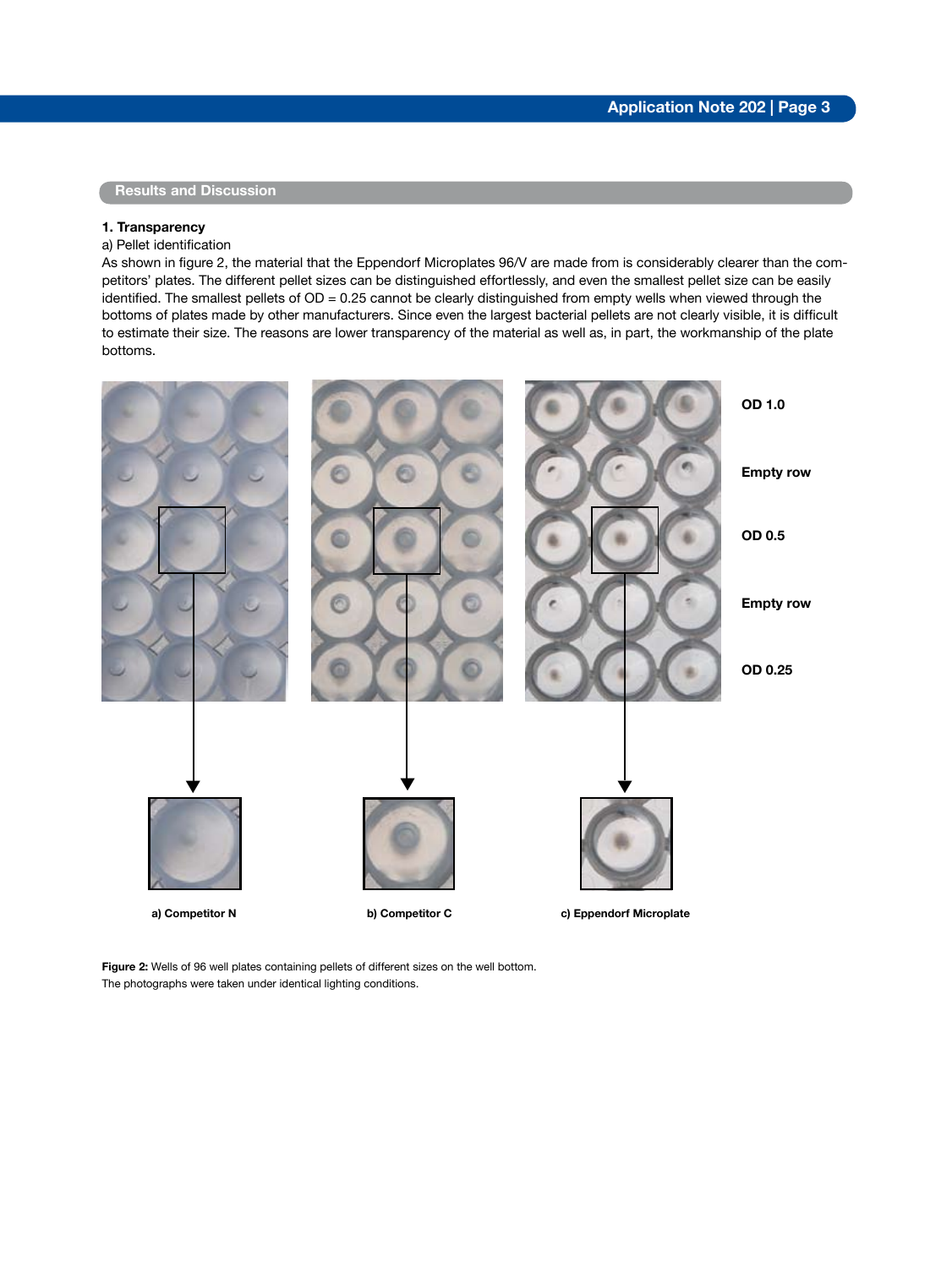#### b) Light transparency measurements

The data resulting from the absorption measurements are shown in figure 3, expressed as light transparency. These data confirm that transparency across the entire measured spectrum is higher for the Eppendorf Microplates 96/F and 384/F than for the competitors' plates of the 96 well and 384 well formats. This test confirms that samples are easily identifiable through the well bottoms of Eppendorf Microplates. The example of the Eppendorf Microplate 96/V, illustrated in figure 4, demonstrates the high clarity of the material. Here, the printed letters are easily readable through the well bottom, while this is not the case for the competitors' plates.



**Figure 3:** Diagram of the transparency of empty micro test plates, calculated from absorbance measurements across the spectrum of wavelengths between 350 and 650 nm.

More than 40 years ago the volumes led to the<br>Increasingly smaller sample volumes led to the<br>Increasingly to discrimers on the microtions More than 40 years ago the Increasingly smaller sample volumes led in<br>Increasingly smaller sample volumes on the microfiter sc viners on the microliter Eppendorf  $-4$  $2<sup>3</sup>$ **CHIE** 384-well p 384-well El A in ple is jugo of the increase  $B = \frac{1}{\sqrt{2\pi}} \frac{1}{\sqrt{2\pi}} \int_{0}^{\frac{\pi}{2}} \frac{1}{\sqrt{2\pi}} \frac{1}{\sqrt{2\pi}} e^{-\frac{1}{2} \pi} \frac{1}{\sqrt{2\pi}} e^{-\frac{1}{2} \pi} \frac{1}{\sqrt{2\pi}} e^{-\frac{1}{2} \pi}$ The final De Tat a Lavair where i ning is that a research generation y satura Their lesign alone and  $384$   $\degree$ www.main.letin and man sizes ard which stable safe indicor precise t D plint - althally even sur

 **Eppendorf Microplate Competitor G Competitor N**

More than 40 years<br>increasingly smaller sample volumes led to the<br>increasingly strike containers on the microliter More than 40 years More than 40 smaller sample volumes leu oiler s<br>increasingly smaller sample volumes leu<br>development of containers on the microliter s liners on the missions Eppendont lub Sella my : -384-well the reserved the incredible is a state of the incredible is In addition of the state  $\mathbf{v} = \mathbf{v} - \mathbf{v}$ In addition to  $\frac{1}{10}$  in the second term of the second term of the second term of the second term of the second term of the second term of the second term of the second term of the second term of the second term of th In agenciation  $\frac{1}{2}$  on  $\frac{1}{2}$  on  $\frac{1}{2}$  on  $\frac{1}{2}$  on  $\frac{1}{2}$  on  $\frac{1}{2}$  on  $\frac{1}{2}$  on  $\frac{1}{2}$  on  $\frac{1}{2}$  on  $\frac{1}{2}$  on  $\frac{1}{2}$  on  $\frac{1}{2}$  on  $\frac{1}{2}$  on  $\frac{1}{2}$  on  $\frac{1}{2}$  on  $\frac{1}{2}$  o and 384  $\frac{1}{2}$  pur y  $\frac{1}{2}$   $\frac{1}{2}$   $\frac{1}{2}$   $\frac{1}{2}$   $\frac{1}{2}$   $\frac{1}{2}$   $\frac{1}{2}$   $\frac{1}{2}$   $\frac{1}{2}$   $\frac{1}{2}$   $\frac{1}{2}$   $\frac{1}{2}$   $\frac{1}{2}$   $\frac{1}{2}$   $\frac{1}{2}$   $\frac{1}{2}$   $\frac{1}{2}$   $\frac{1}{2}$   $\frac{1}{2}$   $\frac{1}{2$ sizes and the  $\frac{1}{2}$  sizes and  $\frac{1}{2}$  of  $\frac{1}{2}$  of  $\frac{1}{2}$  of  $\frac{1}{2}$  of  $\frac{1}{2}$  of  $\frac{1}{2}$  of  $\frac{1}{2}$  of  $\frac{1}{2}$  of  $\frac{1}{2}$  of  $\frac{1}{2}$  or  $\frac{1}{2}$  or  $\frac{1}{2}$  or  $\frac{1}{2}$  or  $\frac{1}{2}$  or  $\frac{1$ precise that  $\frac{1}{2}$  is  $\frac{1}{2}$  in  $\frac{1}{2}$  in  $\frac{1}{2}$  in  $\frac{1}{2}$  in  $\frac{1}{2}$  in  $\frac{1}{2}$  in  $\frac{1}{2}$  in  $\frac{1}{2}$  in  $\frac{1}{2}$  in  $\frac{1}{2}$  in  $\frac{1}{2}$  in  $\frac{1}{2}$  in  $\frac{1}{2}$  in  $\frac{1}{2}$  in  $\frac{1}{2}$  in

More than 40 years<br>increasingly smaller sample volumes led to the<br>increasingly of containers on the microtions the than we smaller sample volumes we increasingly smaller sample volumes we matchines so Eppendorf 384-well p the increase In addition generation and 384 sizes an precise even su

**Figure 4:** Readability of printed writing through the bottoms of micro test plates

#### **2. Alphanumerics**

The evaluation of the "insertion test" (Fig. 5) shows that the OptiTrack Matrix of the Eppendorf Microplates facilitates faster identification of wells than possible with the conventional grid of competitors' plates. The average time required for marking 10 wells on one plate is 38 s for Eppendorf plates, whereas for plates with a standard matrix these values range between 48 and 53 s. Thus, the Eppendorf Microplate wells are identifiable between 20 and 30 % faster. It is further obvious that the range between minimum value and maximum value is very narrow for Eppendorf plates, while these values are spread considerably farther apart when other plates are tested. Labeling which is difficult to read can therefore lead to higher variability in time sensitive experiments, since well identification requires variable lengths of time. In the case where wells need to be counted using a filled pipette tip in order to reach the correct well, the risk of contamination is added.



**Figure 5:** Time required for the "insertion test" per person and plate. Each colored symbol represents one test individual and shows the time required for the plate indicated